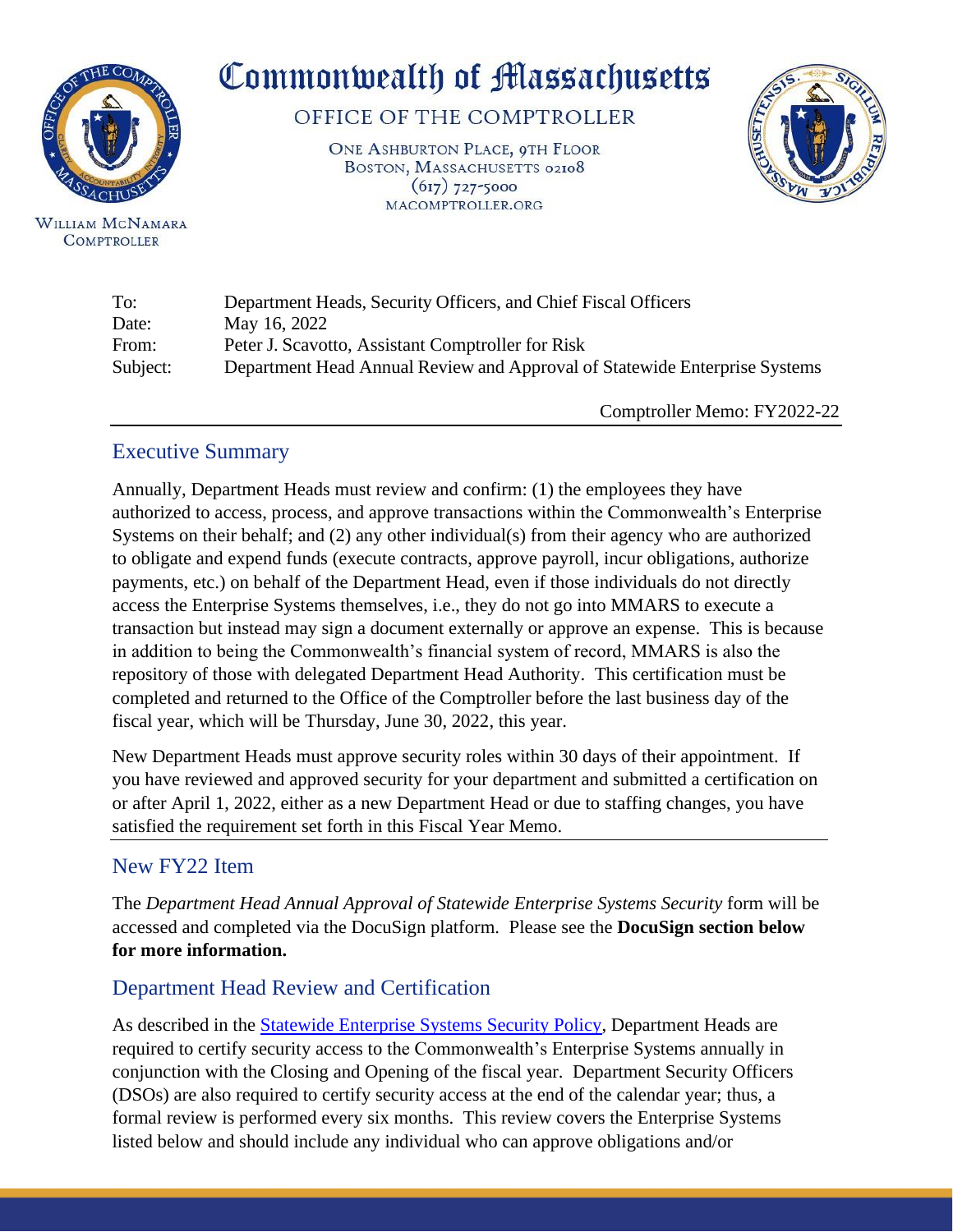Comptroller Memo FY#2022-22 FY22 Department Head Annual Approval of Statewide Enterprise Systems Security May 16, 2022 Page 2

cxpenditures (execute contracts, signoff on payroll, incur obligations, authorize payments, etc.) on behalf of a Department Head, even if that individual does not access these Enterprise Systems.

Non-compliance with the Statewide Enterprise Systems Security Policy and the submission of this required review by the June  $30<sup>th</sup>$  deadline may result in suspension of the department's access to Enterprise Systems.

Department Heads have legal spending authority for their appropriations and are responsible for assuring that employees' access to automated systems reflects their job duties that such access is as narrow as possible, while also with enough access to complete their job responsibilities. Approval of transactions to "Final" status in the state financial systems serve as a certification from the Department Head to the Comptroller that transactions comply with State Finance Law and the documents are accurate and complete, the expenditures or other obligations are supported by sufficient legislatively authorized funds, are made in accordance with the Department's legislative mandates and funding authority, and comply with all applicable laws, regulations, policies, and procedures.

Enterprise Systems and related reports for review:

A. **MMARS/LCM**: The Massachusetts Management Accounting and Reporting System, including the Labor Cost Management sub-system, supports the financial functions performed by Commonwealth Departments.

Related Mobius reports to review users with access to MMARS:

- 1. **SECMMARS**: display all active user profiles with their assigned security roles and Department Head Signature Authorization (DHSA) flag(s) if any.
- 2. **NMF580W:** User Activity Report**.**
	- **a) Related CIW views to further review the details of NMF580W (i.e. query for dates beyond one month)**
		- (1) **M\_USER\_ACTIVITY\_REPORT**: This table/view provides a summary of users' MMARS transaction history.
		- (2) **M\_USER\_ACTIVITY\_DETAILS**: This table/view provides details of each user's specific MMARS transaction history.
- 3. **NMF581W**: This report will show users that have both created and submitted encumbrances and payments**.**
- 4. **MISRVE10** (Organized by UAID) and **MISRVE20** (organized by Last Name): These reports show all active UAIDs and Enterprise Systems to which users have access.
- B. **HR/CMS:** The Human Resource/Compensation Management System supports time and attendance, human resources, and payroll.

Related Mobius reports to review users with access to HR/CMS: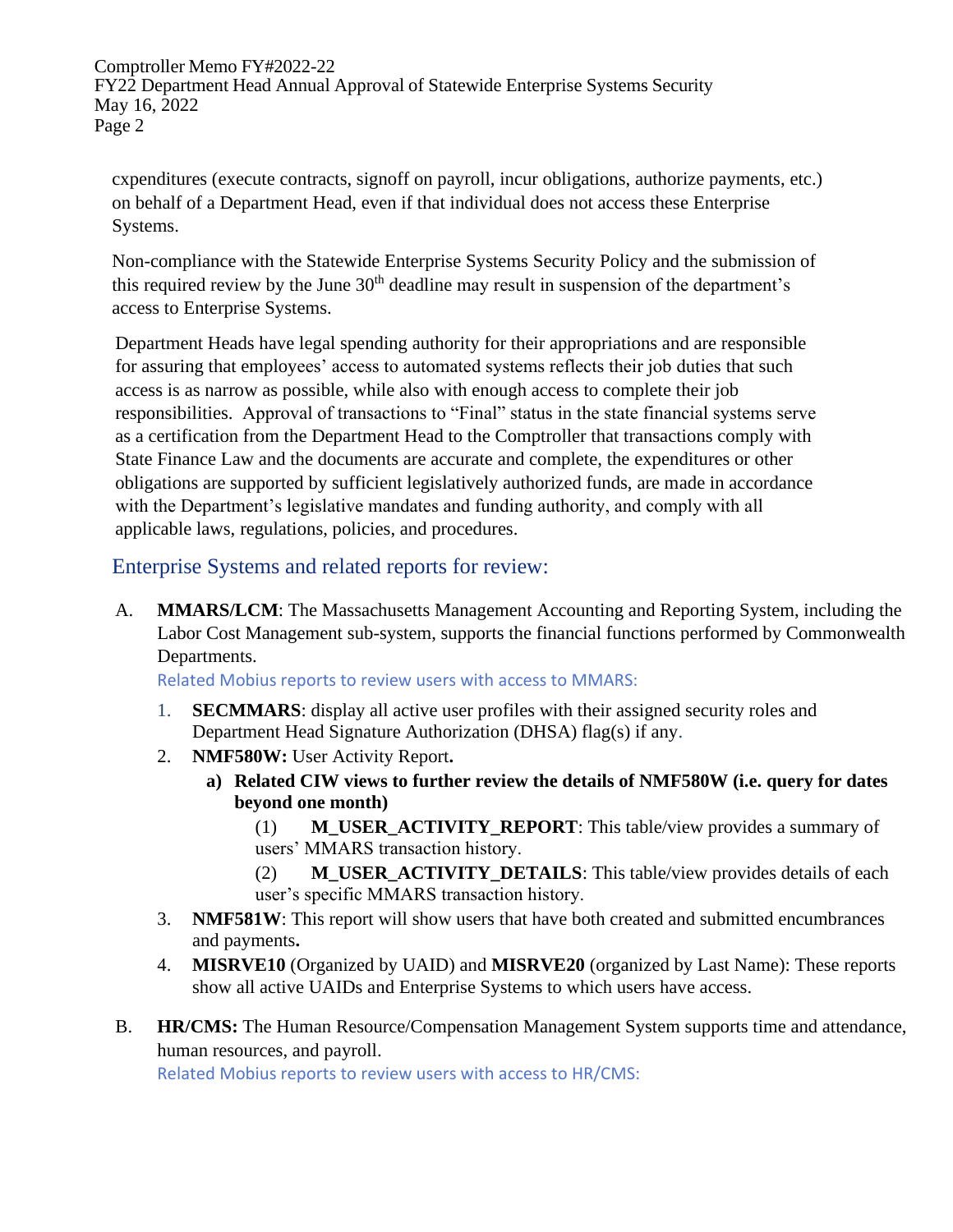Comptroller Memo FY#2022-22 FY22 Department Head Annual Approval of Statewide Enterprise Systems Security May 16, 2022 Page 3

- 1. **SECHRCMS:** Display all active user profiles with their assigned security roles.
- 2. **MISRVE10** (Organized by UAID) and MISRVE20 (organized by Last Name): These reports show all active UAIDs and Enterprise Systems to which users have access.
- C. **CIW:** The Commonwealth Information Warehouse (CIW) provides access to financial, labor cost management, time and attendance, human resources, and payroll data for MMARS, LCM, UMASS and HR/CMS as well as a variety of historical databases - Classic MMARS, PMIS and CAPS. Related Mobius report to review users with access to CIW:
	- 1. **SECIW:** Display all active user profiles with their assigned security roles.
- D. **InTempo:** The Executive Office of Technology Services & Security's online security system through which your Department Security Officers and Security Administrators request access to these Enterprise Systems.

Related Mobius report to review users with access to InTempo:

1. **SECINTEM:** Display all active user profiles with their assigned security roles.

Access to these reports can be granted to Department Heads, Chief Fiscal Officers (CFOs), Internal Control Officers (ICOs), and Department Security Officers (DSOs).

These security reports will be available via Mobius the first week of June, and the reports will be run again mid-June for you to verify any changes you have made.

#### DocuSign

Once this memo is issued, Department Security Officers (DSOs) will receive two (2) emails from the CTR Risk Management Team [\(CTR-Risk.Management.Team@mass.gov\)](mailto:CTR-Risk.Management.Team@mass.gov):

- 1. The first email will provide instructions on how to initiate the review of this certification form.
- 2. The second email will provide the access code needed to start the form in DocuSign.

As noted in the **[Key State Finance Law Compliance Roles and Responsibilities](https://public.powerdms.com/MAComptroller/documents/1861753),** DSOs are required to facilitate the Department Head's review and approval of enterprise systems user access. Thus, the first section of the form will require DSOs to acknowledge their participation and assistance.

Once the above emails are sent, DSOs will receive an automated email from DocuSign to initiate and complete the first section of the form. Once DSOs complete this section, Department Heads will receive an automated DocuSign email requesting they review, certify approval of access, and submit the form.

#### Evidence of Enterprise Systems access review and certification

Evidence of all Enterprise System access reviews must be maintained at the department. Evidence of such review must be provided upon the request of the Office of the Comptroller and internal/external auditor(s) and includes signing off on each report whether or not there are